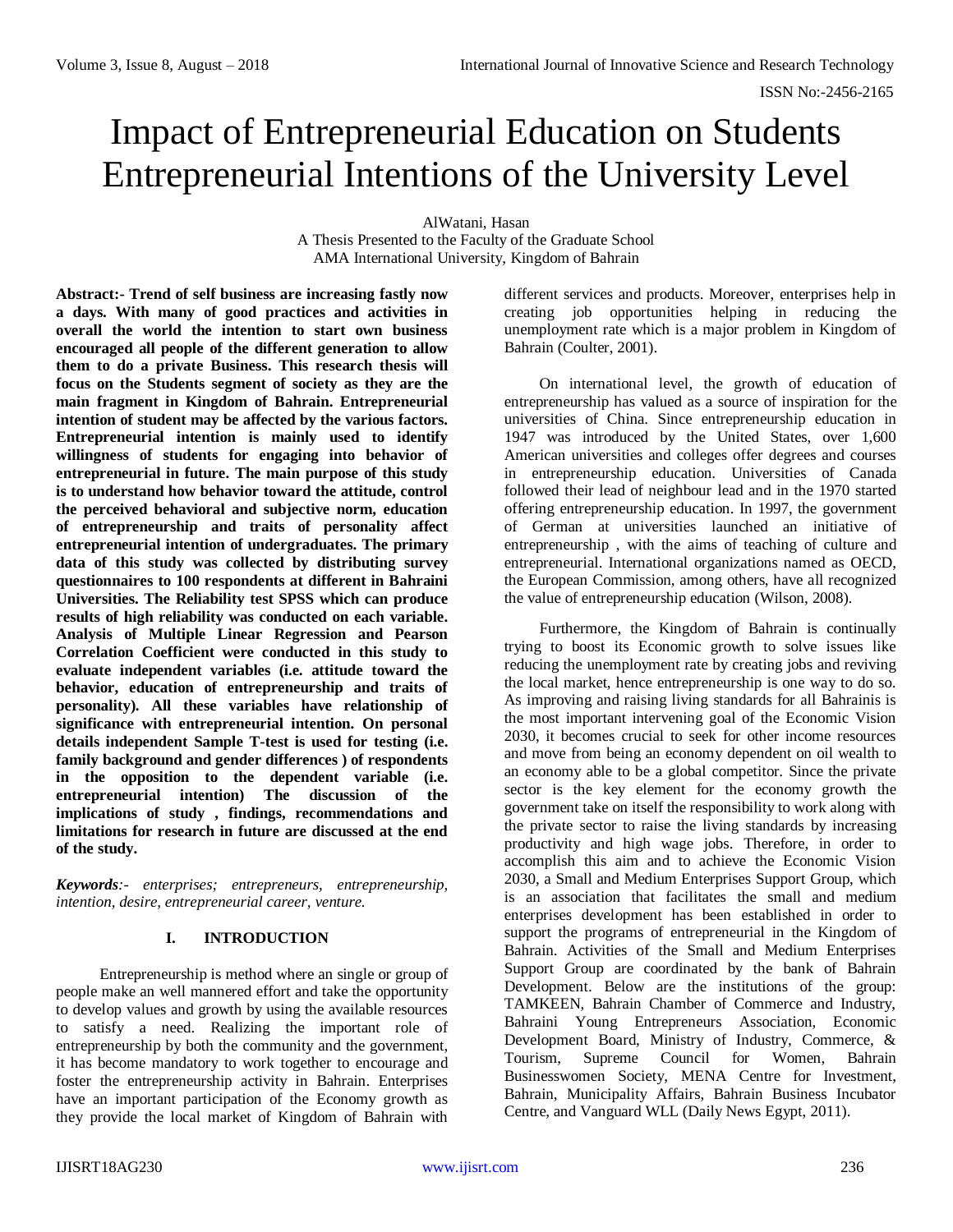The outcomes of this study can help in understanding what is required from both the young people and the government to increase and fire up the entrepreneurship activity in Bahrain in order to achieve Bahrain 2030 economic vision.

## **II. STATEMENT OF THE PROBLEM**

Many entrepreneurship researches has found that entrepreneurship is the most important source of economic growth (violet 2013) So to fulfil this purpose young people and undergraduate students are considered to be a very powerful resource.

Due to the fact that there are few studies has been conducted to investigate undergraduates' perception and attitude towards the entrepreneurship activity in Bahrain and the lack of the general knowledge in that specific area it becomes a necessity to fill this gap. Therefore this empirical research has the general objective of investigating the perception of undergraduates of entrepreneurship in Kingdom of Bahrain and measure their intentions towards it. And as a result we would like to know and understand what exactly required from the young individuals and the government to increase the entrepreneurship activity in Bahrain.

## *A. Hypothesis of the study*

H01: There is significant relationship between the gender and the Entrepreneurship autonomy.

H02: There is important relationship between Entrepreneurship education at university level and entrepreneurial intentions of students.

# *B. Significance of the study*

**Students:** In this thesis the researcher examines the students' intention at selected university in kingdom of Bahrain. This selection due to the current youth trend in entrepreneurship practices. Recent trend shows that more students are realizing that getting a degree doesn't confirm a job anymore. The researcher told to work hard in studies, so that we can find a good job as a reward. Unfortunately, the ground reality is quite different. In today's world you can't rely on anyone to be successful. If you want success, you have to create your own career path. start a small side business. If your business becomes successful, you will become a job provider instead of a job seeker.

*Kingdom of Bahrain* is good example in supporting Entrepreneurial owner. Develop new wealth, produce and improved products, technology or services. Entrepreneurs allow new markets to be developed with Kingdom supportive. Additionally, providing the entrepreneur with start fund support, no product taxes, provide education and training lead the Bahraini Citizen engaged in entrepreneur practice.

*Researcher:* The researchers may play a crucial role in influencing the determination of a traditional university towards an entrepreneurial one by forming exemplary "entrepreneurial islands" that in output result encourage new activities by the other academics.

*Management teaching institution:* The dimension of institutional infrastructure determines the facilities that institutions have set in support of education of entrepreneurship education. These facilities support entrepreneurship at different levels in the cycle of the business development. To be efficient, such infrastructure likes to require many various elements to support entrepreneurship at each level of cycle of the business development.

## **III. THEORETICAL FRAMEWORK**

Entrepreneurship intention model of (Francoise U, Donghong D, Janviere N (2017)) based on Psychological Need Satisfaction as a Pre-determinant of Entrepreneurial Intentionality. Entrepreneurial Intentions are key to comprehend the procedure of Entrepreneurship since they make the base of the new associations. Business enterprise happens after some time and Entrepreneurial Intention may be seen as the initial phase in an advancing long haul process

The theory of researcher maintains three predictors of intention: Autonomy satisfaction, competence satisfaction and the relatedness satisfaction Need for autonomy: feeling of selfinitiation as resist to pressure or feeling of coerced.

As per the hypothesis, the more ideal the evaluation the more noteworthy the intention. The second predictor, need for competence: competence need satisfaction refers to the feeling of self-effectiveness as opposed to the feeling of passiveness and helplessness. The model recommends that the more prominent the desire or weight, the more noteworthy the inclination toward the conduct. As far as present investigation, the variables additionally shape a piece of this examination.

The third predictor, need for relatedness: has to do with the extent to which a person perceive the love and care from people close to her/him.

In principle, Intentions are characterized as sign of an eagerness of individual to play out a given conduct, with investigate proposing goals represent 22% of the change in conduct. Aims, thusly, are proposed to be a component of three free determinants. The principal determinant of aims is the Autonomy, conceptualized as the general assessment, either positive or negative, of self-governance fulfilment.

The second determinant of aims is abilities depends on the people know how and experience and his or her evaluation of likely obstructions while playing out the conduct.

The third determinant of goals is relatedness, which indicates apparent weight on social level to perform or not play out the state of mind and conduct. Relatedness is proposed to be an element of the degree to which other individuals would need the individual to play out the conduct regularizing convictions, weighted by his or her inspiration to conform to every one of these referents inspiration to agree.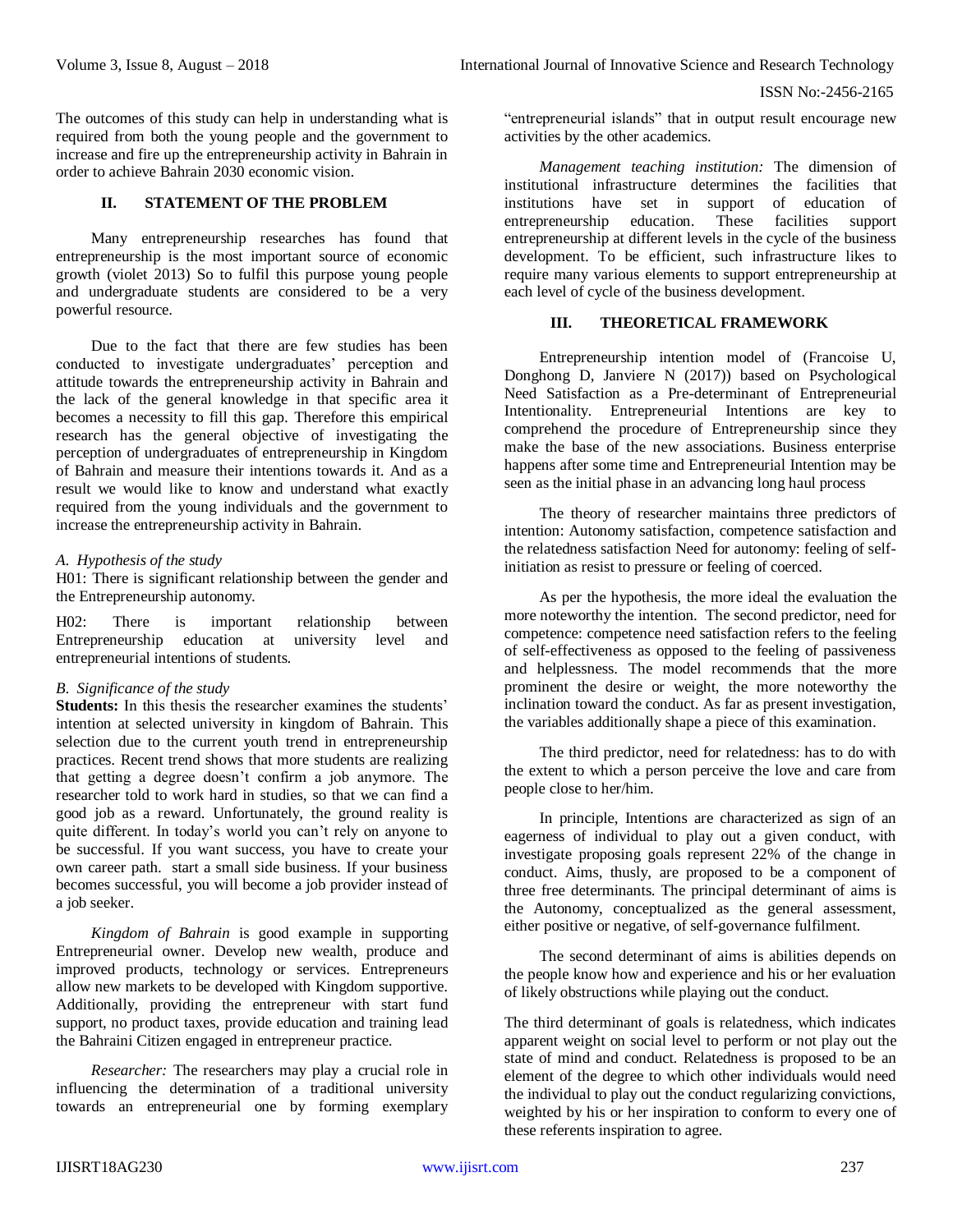

Fig 1:- Framework of the Entrepreneurs

*Source:* Psychological Need Satisfaction as a Pre-determinant of Entrepreneurial Intentionality (adapted from Francoise U, Donghong D, Janviere N (2017)).

#### **IV. CONCEPTUAL FRAMEWORK OF ENTREPRENEURS**

Business visionaries are effectively considered as the national resources that are to be developed, compensated and spurred to most prominent conceivable degree. Business people can change the manner in which we work and live. On the off chance that effective, the way of life may enhance by their advancements, and notwithstanding making the riches with their entrepreneurial endeavours, they likewise make the conditions for a prosperous society and occupations. Business visionaries offer trailblazing, as new administrations and merchandise, can deliver a falling impact by parts or animating related organizations supporting the new pursuit, assisting improvement in financial.

Additionally, Shobhit Seth (2017) distinguished the requirements of business visionaries of creating nation who are prepared to accomplish new chances and are prepared to cause the vital hazard in abusing them. Business person can break this fierce circle. Helping government and business visionaries can change in created economy a creating economy. Monetary improvement of a nation is considered as the result of deliberate human movement. The cutting edge period is a time of changing in the advancement. The entire world is turning into a town as a result of the quick creating innovation of correspondence and modern revolution technology. The globalization of commerce and industry is bringing a wide change in different aspects of life.

# **V. SCOPE AND LIMITATION OF ENTREPRENEURS**

First of all, the main focus of this research is on entrepreneurial intentions and there is a big chance that intentions may not be transformed into action in future. And secondly, the findings of problems in this research allow to support further studies on a much larger cross-sectional scale. Overall, a sincere attempt was done in this study in order to get important contributions to the literature. The short course

Volume 3, Issue 8, August – 2018 **International Journal of Innovative Science and Research Technology** 

# ISSN No:-2456-2165

period, the time limitations, and my cluttered schedules have prevented me from conducting the research on a larger scale and deeper organizational focus. This had constrained my sample size and population as well as affected the concluded generalization. In addition, only close-ended questions were used because of this limitation as the open-ended questions will need further analyses. I recommend using the same project aspects for future studies with an extended time period in order to get more accurate final generalization.

## **VI. DEFINITION OF TERMS**

As utilized in this study, some significant terms are described:

*Entrepreneurial education:* Substance, exercises and strategies supporting the making of skills, information and encounters that make it feasible for understudies to take part and start in the estimation of Entrepreneurial making forms. This meaning of Entrepreneurial Education stretch out on the accompanying basic meaning of Entrepreneurship: "Enterprise is the point at which you follow up on circumstances and thoughts and change them into esteem for others. The esteem that is made can be money related, social, or social.

*Entrepreneurial intentions:* Position to becoming selfemployed or owning a business. Also it is considered as personal orientations which might lead to venture creations.

*Innovating Entrepreneurs:* An Innovating Entrepreneur is one who initiates new technique for generation, presents new products, revamps the undertaking and finds new market. It is vital to see that such Entrepreneurs can work just when a specific level of advancement is as of now accomplished, and individuals anticipate change and evolving.

*Enterprises:* The organization of entrepreneurial is a form of simple organization that typically consists on one substantial operational unit, with one or a couple of people in top administration. This has made it a more adaptable association.

*Entrepreneurial career:* Entrepreneurs start the new businesses as a career and take on the risk and rewards of being an owner.

*Entrepreneurial Effectiveness:* The strength to behave in entrepreneurial and enterprising ways. This is obtained through enhanced awareness development, capabilities and mindset to make learners to perform efficiently in taking up opportunities and achieving the desired results.

# **VII. RESEARCH METHODOLOGY**

# *A. Introduction*

This chapter explains the structure of the research methodology that was used in the study. In this research the researcher intend to explore entrepreneurship intention for students among universities as well as the motivators and the challenges.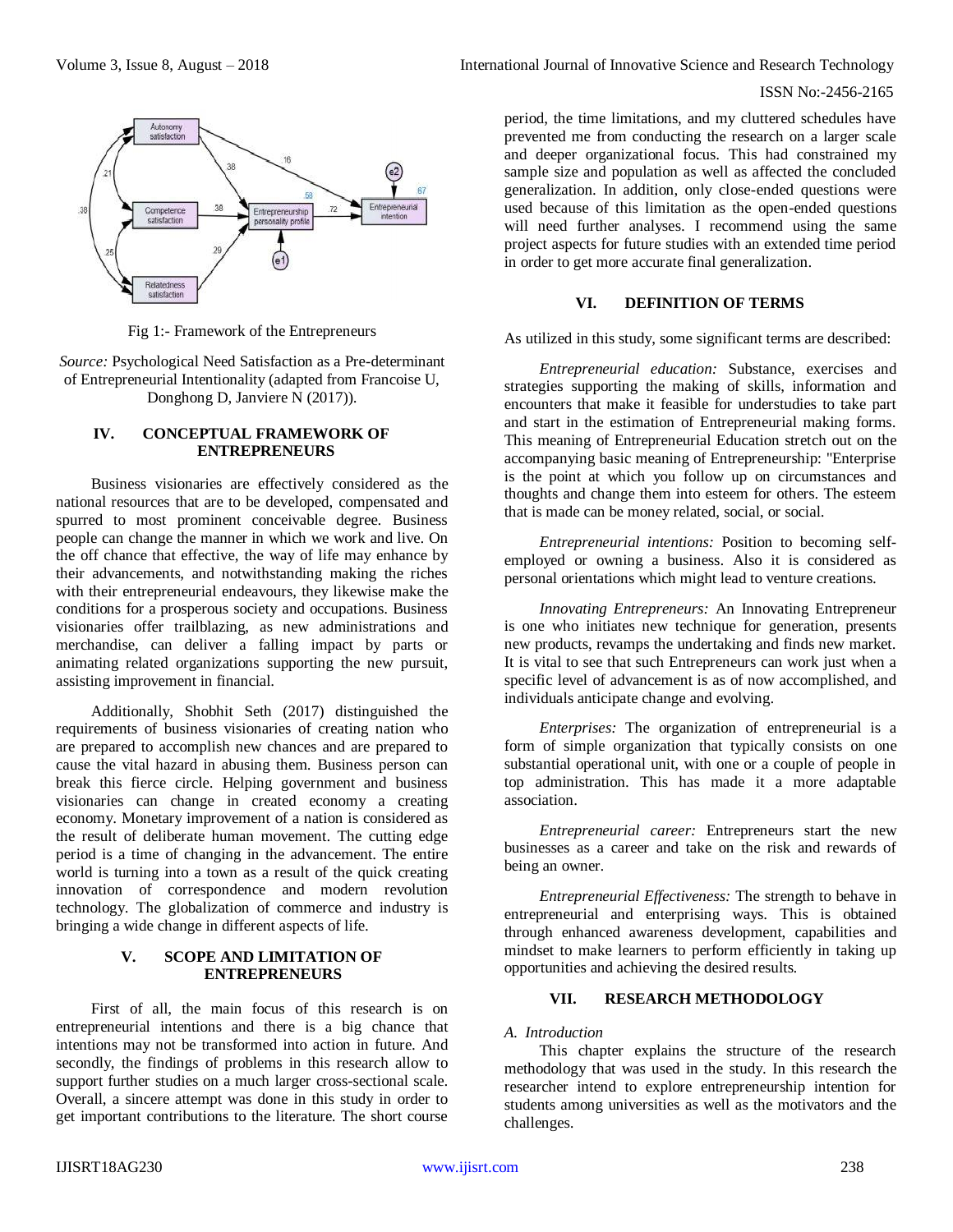#### *B. Research Design*

This quantitative study is designed to examine level of entrepreneurship education at university and entrepreneurial of student and to investigate the level of intention to become an entrepreneur.

According to Burns (2000) in listing quantitative characteristic;" The accuracy as the found data do not need to approve as measurement consistent, the data is acquired from the source, and data gives a big picture of the situation. In which because of the high number of response we can get data easy to compile data into chart or graph, and the Quantitative method can provide a lot of knowledge and information".

# **VIII. RESPONDENTS OF THE STUDY**

According to the Actual sample size, 380 questioners has been published through social media and face-to-face method. But because of the lake of time and the week responses only 100 accurate questioner selected.

The total students examine at the selected university in kingdom of Bahrain is 33458. The student sampling against the university name utilized in the Table 1.

| University                       | <b>Students</b><br>population | Students target |  |  |  |
|----------------------------------|-------------------------------|-----------------|--|--|--|
| <b>UOB</b>                       | 23498                         | 35              |  |  |  |
| <b>AMA IUB</b>                   | 2500                          | 20              |  |  |  |
| Arab Open University             | 2300                          | 16              |  |  |  |
| Ahlia University                 | 2000                          | 13              |  |  |  |
| Polytechnic                      | 1800                          | 10              |  |  |  |
| Science<br>Applied<br>University | 1360                          | 6               |  |  |  |
| <b>Total of Population</b>       | 33458                         | 100             |  |  |  |

Table 1. Sample size calculation

*Source: Primary data*

# *A. Sampling Design*

The approximate population of all Bahraini University students' is 33458 who are between 18 to 33 of ages. Moderating variables are gender and other demographic. The control variable is the age. We have chosen this age group as they are classified to be young group according to the UNESCO and the young people is the most productive actors in the society. As a result, the main reason of choosing the undergraduates for this study is that undergraduates are the main demographic group that might be facing the problem of the unemployment in Bahrain. Where Bahrain 2030 vision is concentrating in this category of the community it was decided to target the undergraduate students in Bahrain as the population. A questionnaire consisted of 31 questions in addition to the demographic data was used, processed and analysed in order to assess the hypothesis of the entrepreneurship intention existence. The valid and reliable questionnaire was adapted from Simbi (2013) paper and questions have been shortened to fit our study purpose.

Statistical methods have assumed an integral role in both the quality assessment and interpretation of analytical results.

The Sample size is computed using:

 $n = N/1 + Ne<sup>2</sup>$ 

Where n denote the sample size, N denote the population size and e denote the level of precision  $= 0.1$  are assumed.

So for study the sample:

 $n=$  33458/1+(33458)  $*$  0.1<sup>2</sup>

 $n= 33458/33459*0.1^2$ 

n= 33458/ 335.59

n= 100

A sample from the population was chosen by the nonprobability technique of convenience sampling method where we selected 100 respondents from the whole population because of their convenient accessibility beside the shortage of time limitation. Moreover, the population is very large and hard to be reached. The questionnaire was distributed in English languages online copies.

#### *B. Research Instrument*

The researcher has adapted the questionnaire from Simbi V (2013) as it answers the desired research questions and satisfied the objectives of the studies.

The questions used for the demographic data were mostly close ended questions and the other 31 questions were answered using Likert five scales which consist of (Strongly Agree  $=5$ , Agree  $=4$ , either agree or disagree  $=3$ , Disagree  $=2$ and Strongly Disagree =1) as interval/ratio scales.

#### *C. Data Validation*

The purpose of the pilot study is to determine how suitable and how easy to understand the questionnaire was. So, it was conducted at first on a small number of participants amounting to 13, on the basis of their review and feedback. An Arabic version of the questions was included as it was the native language for most of the participants making the questionnaire clearer and understandable.

#### *D. Data Gathering*

The researcher interviewed the respondents who participated in the questionnaire because it helps in collecting opinions, facts, attitudes, information about knowledge level, awareness, behaviour, and other data. In addition, it is the most frequently used method in various fields to collect data that is used for studies and research.

#### *E. Data Analysis*

All the data was obtained and collected by the questionnaire. So, the data processed was the primary data. The questionnaire analysis was undertaken using Statistical Package for Social Science Software ("SPSS"). First, the data obtained and collected from the survey has been processed and edited then it was coded and classified. After that, the data was analysed to be presented as a final result.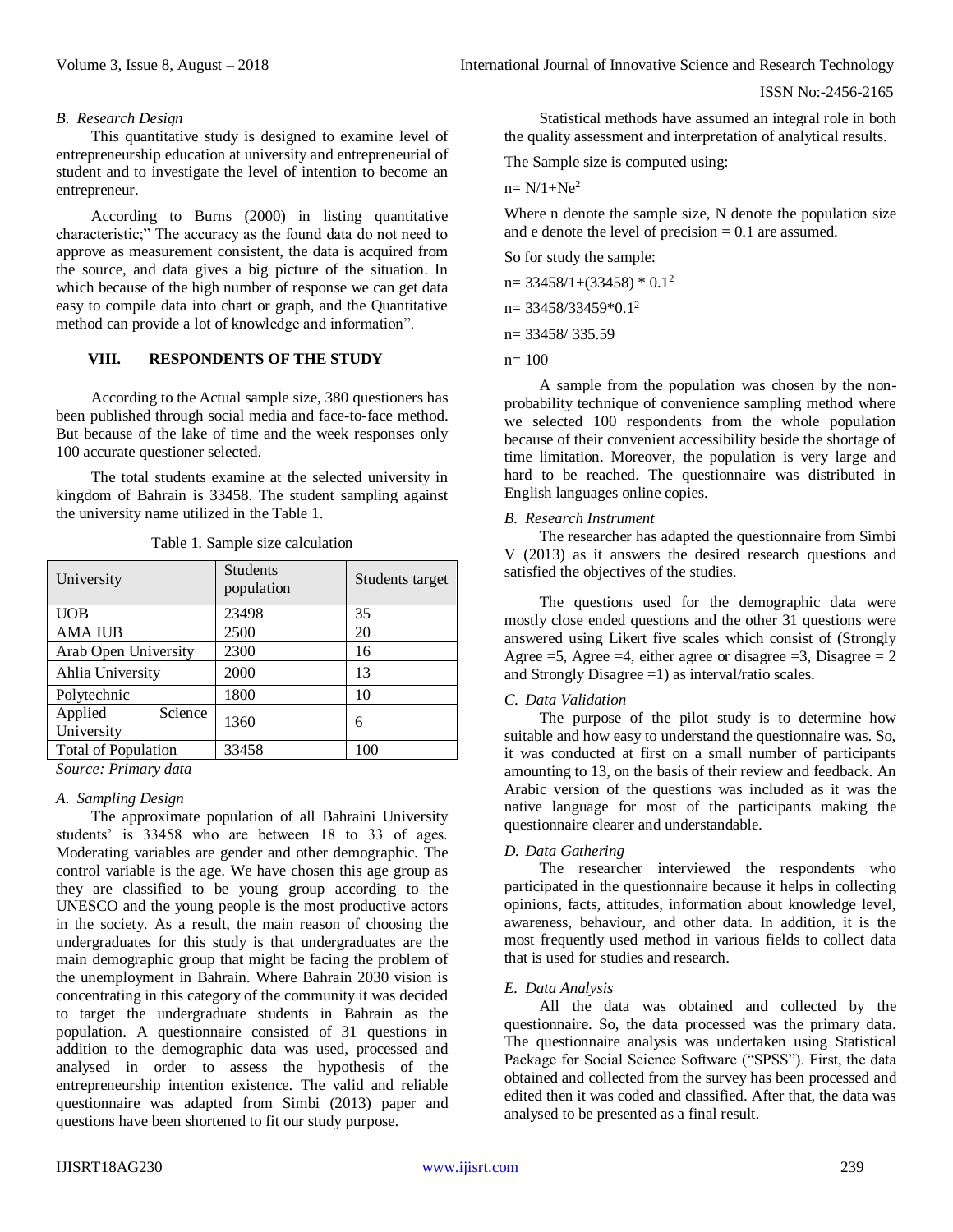The regression analysis and correlation analysis were used to examine the actual relationship between the gender and entrepreneurship awareness, and between entrepreneurship education at university level and entrepreneurial intentions of students.

## **IX. RESEARCH RESULTS AND FINDINGS**

#### *A. Introduction*

This chapter will review and analyze the results, findings and outcomes of the questionnaire conducted. Quantitative data analysis has been applied in this research with two kinds of quantitative statistics: (1) Descriptive Statistics and (2) Inferential Statistics. This chapter will be presented in four parts: the first part will describe the data by using the descriptive statistics. The second part will use the inferential statistics and the descriptive statistics in order to answer the research questions discussed in the first chapter of this research and the third section will test the hypothesis discussed in the second chapter by using the inferential statistics and finally the summary of the findings.

The questionnaire was measuring the general undergraduates' image of the entrepreneurial career as well as their perception of entrepreneurship in Bahrain. Consequently, this empirical study is trying to answer the questions presented in the first chapter and to test the proposed hypothesis in the second chapter.

The SPSS statistical methods were used to test the hypothesis and to analyze each question and each variable of the sample.

#### *B. Demographic Analysis*

In all questionnaires administered from which 100 were filled fully are completed and valid.

#### *C. Gender of the Respondents:*

Gender in this study is very important as we are going to analyse the relationship between the gender and many other variables in the study in order to enrich the research. According to the total sample size reflected for study, 47% were females and 53% were males. This shows that more males were participated in the study than females.

# *D. Age of the Respondents*

86% people falls in the age group of  $18 - 24$  years,  $14\%$ belong to the age group  $25 - 33$  years as we have control the age and make it specific to be from 15 to 34 as we have mentioned in chapter three to limit the study in only the young undergraduate's students.

# *E. Marital Status of the Respondents*

The total sample size 30% people were married and 53% were single respondents. 17% of the sample their marital status were others.

#### *F. Experience of the Respondents*

We have different aspects that we have measured as we have discussed previously. First of all, we have found that 21% out of the sample had a past experience and tried to start a business while 79% have not.

## *G. Questionnaire Outcomes and Analysis*

We have conducted this research to try solving the research questions. So to achieve this purpose we will go through the research questions one by one and discuss the result:

## *H. What is students' image about entrepreneurship and entrepreneur?*

Undergraduates image about the entrepreneurs are very important because it is linked directly to the desirability and intention towards being an entrepreneur. And from the above mentioned results we have found that major of them think that there are a standard characteristics and profile that they should fit into it in order to become and entrepreneur. In addition, they have perceived the entrepreneur as a team player, inventor, leaders and intelligent. However, not all of the participants believes that an entrepreneur should be male. Moreover, majority of the participants believes that entrepreneur is interested mostly about money. While some of participants held the perception of that not necessary that entrepreneurs who failed when they are starting their own business is not an entrepreneur. respondents have perceived that entrepreneur can be taught or learn to be creative and being initiative.

## *I. Do undergraduates in Bahrain think that their education qualifies them for an entrepreneurial career?*

University students in Bahrain think that a specific education is required to be an entrepreneur although they do not think that higher level of education would help them to be. In addition, they have moderate knowledge about the institutes available that can educate them more about entrepreneurship.

## *J. What extent is undergraduates perceiving that success in entrepreneurial career determined by luck?*

We have found that the majority of the participants are perceiving the luck is the successful key for the enterprises while the participants as well have perceived neutrally that entrepreneur may have faced several failures before the successful which is against the idea that entrepreneur can be successful because of nothing but luck. Also participants have perceived that to succeed in the venture you need to have enough money to start. Which is can be consider to be related to luck.

Relationship between the entrepreneurship education at the university level and entrepreneurial intentions of students.

A multiple regression in order to test the above hypothesis was conducted the result in Table 2 recommend that the Perceived feasibility and desirability both of them explains 45.8% of the undergraduate's intention towards pursuing new venture.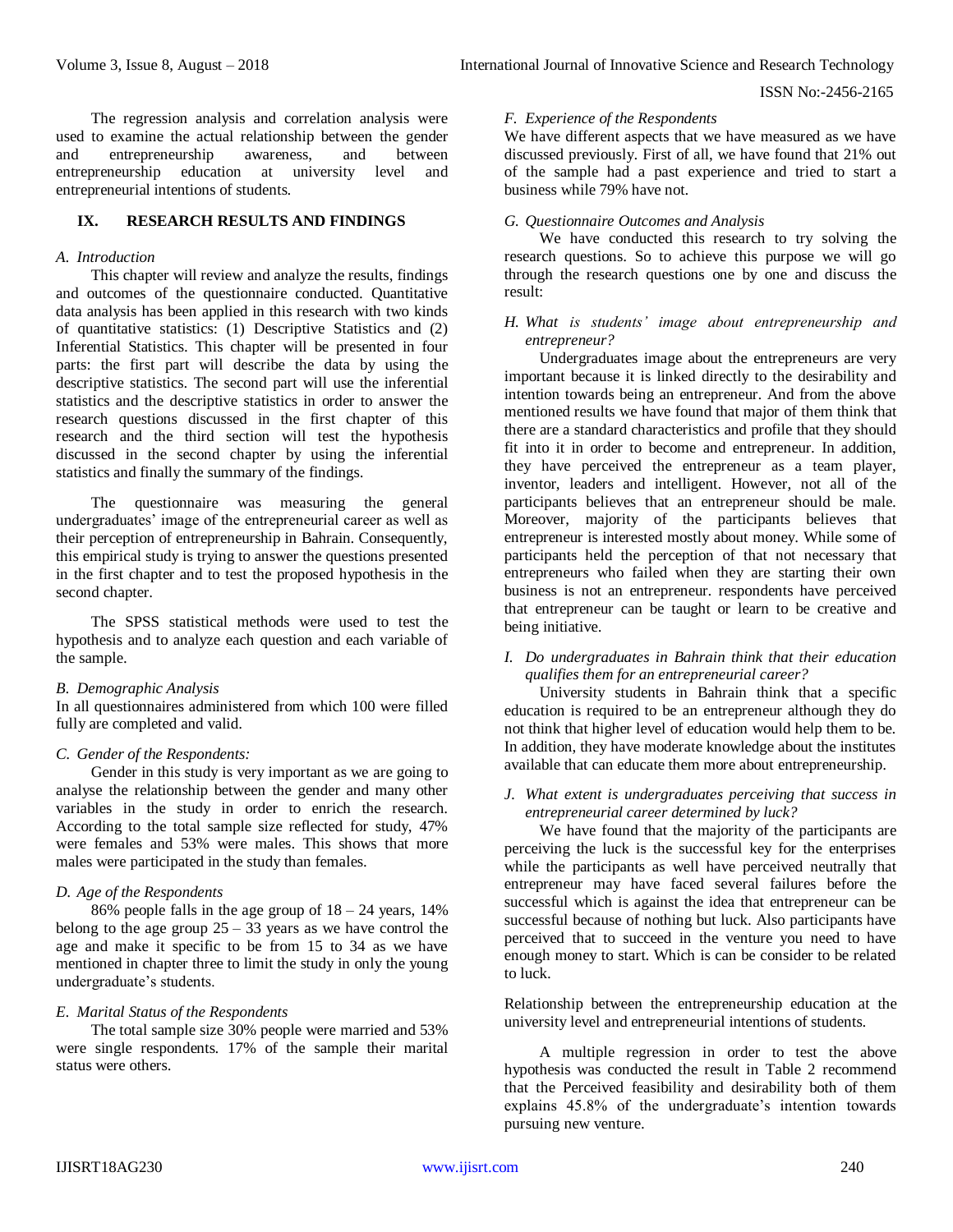Since the P-value which is equal to 0.000 is less than 0.05 then the perceived feasibility and desirability are predictors for the intentions of undergraduate. And so we can conclude that there is significant relationship between intention to become an entrepreneur and the perceived feasibility and desirability.

#### Table 2. Model summary

| Model Summary |
|---------------|

| Model |       | R Square | Adjusted R<br>Square | Std. Error of the<br>Estimate |  |
|-------|-------|----------|----------------------|-------------------------------|--|
|       | .677a | .458     | .447                 | .75894                        |  |

a. Predictors: (Constant), perceived feasibility (PF), perceived desirability (PD)

|  | Table 3. Anova <sup>b</sup> |
|--|-----------------------------|
|--|-----------------------------|

| N<br>١V<br>ır |
|---------------|
|---------------|

| Model |            | Sum of Squares | Df  | Mean Square | F      | Sig.              |
|-------|------------|----------------|-----|-------------|--------|-------------------|
| l 1   | Regression | 48.737         | 2   | 24.368      | 42.307 | .000 <sup>a</sup> |
|       | Residual   | 57.598         | 100 | .576        |        |                   |
|       | Total      | 106.335        | 102 |             |        |                   |

a. Predictors: (Constant), perceived feasibility (PF), perceived desirability (PD)

b. Dependent Variable: Entrepreneur Intention (EI)

| Table 4. Coefficients <sup>a</sup> |
|------------------------------------|
| Coefficients <sup>a</sup>          |

|       |            |        | <b>Unstandardized Coefficients</b> | Standardized<br>Coefficients |         |      |
|-------|------------|--------|------------------------------------|------------------------------|---------|------|
| Model |            | B      | Std. Error                         | Beta                         | t       | Sig. |
|       | (Constant) | $-392$ | .400                               |                              | $-.980$ | .329 |
|       | <b>PD</b>  | .666   | .132                               | .446                         | 5.050   | .000 |
|       | PF         | .459   | .127                               | .319                         | 3.610   | .000 |

a. Dependent Variable: Entrepreneur Intention (EI)

Also the correlation relation Table 5 between Entrepreneurship education at university level and entrepreneurial intentions of students at the end which is a positive relationship (where  $sig = 0.000$  and  $R = 0.623$  for PD and  $sig = 0.000$  and  $R = 0.566$  for PF) R denotes the multiple correlation coefficients, between the observed values and predicted values (PD, PF) of the dependent variable (EI). r value is significant in the range of 0 to 1.

Table 5. Correlation Matrix of the Variables **Correlations**

|                     | EI    | <b>PD</b> | PF    |
|---------------------|-------|-----------|-------|
| Pearson Correlation | 1     | .623"     | .566" |
| Sig. (2-tailed)     |       | .000      | .000  |
| N                   | 103   | 103       | 103   |
| Pearson Correlation | .623" | 1         | .553" |
| Sig. (2-tailed)     | .000  |           | .000  |
| N                   | 103   | 103       | 103   |
| Pearson Correlation | .566" | .553"     | 1     |
| Sig. (2-tailed)     | .000  | .000      |       |
| N                   | 103   | 103       | 103   |

|        | Ν   | Mean | Std. Deviation | Std. Error Mean |
|--------|-----|------|----------------|-----------------|
| Gender | 100 | 1.49 | 0.502          | 0.049           |
|        | 100 |      | 3.2184 1.02103 | 0.10060         |

Table 7. T-Test One-Sample Test

|                                                                           | Model Summary                                                |                                                     |                   |        |                                 |           | Pearson Correlation |                 |                                                              | .623                  | 1      |                                                                | .553"                                                                                                                   |  |
|---------------------------------------------------------------------------|--------------------------------------------------------------|-----------------------------------------------------|-------------------|--------|---------------------------------|-----------|---------------------|-----------------|--------------------------------------------------------------|-----------------------|--------|----------------------------------------------------------------|-------------------------------------------------------------------------------------------------------------------------|--|
|                                                                           |                                                              | Adjusted R                                          | Std. Error of the |        |                                 |           |                     | Sig. (2-tailed) |                                                              | .000                  |        |                                                                | .000                                                                                                                    |  |
|                                                                           | Square                                                       | Square                                              | Estimate          |        |                                 |           |                     | N               |                                                              | 103                   | 103    |                                                                | 103                                                                                                                     |  |
|                                                                           | .458                                                         | .447                                                |                   | .75894 |                                 |           | Pearson Correlation |                 |                                                              | .566"                 | .553"  |                                                                | 1                                                                                                                       |  |
|                                                                           |                                                              | nt), perceived feasibility (PF),                    |                   |        |                                 |           |                     | Sig. (2-tailed) |                                                              | .000                  | .000   |                                                                |                                                                                                                         |  |
|                                                                           | (PD)                                                         |                                                     |                   |        |                                 |           |                     | N               |                                                              | 103                   | 103    |                                                                | 103                                                                                                                     |  |
|                                                                           |                                                              |                                                     |                   |        |                                 |           |                     |                 | **. Correlation is significant at the 0.01 level (2-tailed). |                       |        |                                                                |                                                                                                                         |  |
|                                                                           | Table 3. Anova <sup>b</sup><br><b>ANOVA</b> b                |                                                     |                   |        |                                 |           |                     |                 |                                                              |                       |        |                                                                | So we do not accept the null hypothesis and so we can<br>conclude that there is a relationship of positive significance |  |
|                                                                           |                                                              |                                                     |                   |        |                                 |           |                     |                 |                                                              |                       |        | between Entrepreneurship education at the university level and |                                                                                                                         |  |
| ares                                                                      | Df                                                           | Mean Square                                         | F                 | Sig.   |                                 |           |                     |                 | the entrepreneurial intentions of students.                  |                       |        |                                                                |                                                                                                                         |  |
| .737                                                                      | $\overline{2}$                                               | 24.368                                              | 42.307            | .000a  |                                 | autonomy. |                     |                 |                                                              |                       |        |                                                                | Relationship in between the gender and Entrepreneurship                                                                 |  |
| .598                                                                      | 100                                                          | .576                                                |                   |        |                                 |           |                     |                 |                                                              |                       |        |                                                                | To measure the second hypothesis, we need to refer to                                                                   |  |
| .335                                                                      | 102                                                          |                                                     |                   |        |                                 |           |                     |                 |                                                              |                       |        |                                                                | Table 6 and Table 7 where the t test p value $=0.00$ which is                                                           |  |
|                                                                           |                                                              | eived feasibility (PF), perceived desirability (PD) |                   |        |                                 |           |                     |                 |                                                              |                       |        |                                                                | less than 0.05 and using the decision we can conclude that we                                                           |  |
|                                                                           | reneur Intention (EI)                                        |                                                     |                   |        |                                 |           |                     |                 | undergraduate's entrepreneurial autonomy.                    |                       |        |                                                                | refuse the null hypothesis and so gender moderates                                                                      |  |
|                                                                           |                                                              |                                                     |                   |        |                                 |           |                     |                 |                                                              |                       |        |                                                                | Table 6. Gender and Entrepreneurial autonomy.                                                                           |  |
|                                                                           | le 4. Coefficients <sup>a</sup><br>Coefficients <sup>a</sup> |                                                     |                   |        |                                 |           |                     |                 |                                                              |                       |        |                                                                |                                                                                                                         |  |
|                                                                           |                                                              |                                                     |                   |        |                                 |           |                     |                 |                                                              | One-Sample Statistics |        |                                                                |                                                                                                                         |  |
|                                                                           | zed Coefficients                                             | Standardized<br>Coefficients                        |                   |        |                                 |           |                     | N               | Mean                                                         | Std. Deviation        |        | Std. Error Mean                                                |                                                                                                                         |  |
|                                                                           | Std. Error                                                   | Beta                                                | t                 | Sig.   |                                 |           | Gender              | 100             | 1.49                                                         | 0.502                 |        | 0.049                                                          |                                                                                                                         |  |
| $\overline{c}$                                                            | .400                                                         |                                                     | $-.980$           | .329   |                                 | EI        |                     | 100             | 3.2184                                                       | 1.02103               |        | 0.10060                                                        |                                                                                                                         |  |
| 6                                                                         | .132                                                         | .446                                                | 5.050             | .000   |                                 |           |                     |                 |                                                              |                       |        |                                                                |                                                                                                                         |  |
| 9                                                                         | .127                                                         | .319                                                | 3.610             | .000   | Table 7. T-Test One-Sample Test |           |                     |                 |                                                              |                       |        |                                                                |                                                                                                                         |  |
|                                                                           |                                                              |                                                     |                   |        |                                 |           |                     |                 |                                                              | Test Value = $0$      |        |                                                                |                                                                                                                         |  |
|                                                                           | reneur Intention (EI)                                        |                                                     |                   |        |                                 |           |                     |                 |                                                              |                       |        | 95% Confidence Interval of<br>the Difference                   |                                                                                                                         |  |
| Table<br>lation<br>relation<br>5 between<br>university                    |                                                              |                                                     |                   |        |                                 |           |                     |                 | Mean                                                         |                       |        |                                                                |                                                                                                                         |  |
| cation<br>at<br>level<br>and<br>ns of students at the end which is a      |                                                              |                                                     |                   |        |                                 | Τ         | Df                  | Sig. (2-tailed) | Difference                                                   |                       | Lower  | Upper                                                          |                                                                                                                         |  |
| here $sig = 0.000$ and $R = 0.623$ for PD                                 |                                                              |                                                     |                   |        | Gender                          | 30.017    | 102                 | .000            |                                                              | 1.485                 | 1.39   | 1.58                                                           |                                                                                                                         |  |
| 0.566 for PF) R denotes the multiple<br>, between the observed values and |                                                              |                                                     |                   | EI     |                                 | 31.991    | 102                 | .000            | 3.21845                                                      |                       | 3.0189 | 3.4180                                                         |                                                                                                                         |  |
|                                                                           |                                                              | PF) of the dependent variable (EI). r               |                   |        |                                 |           |                     |                 |                                                              |                       |        |                                                                |                                                                                                                         |  |
|                                                                           | e range of 0 to 1.                                           |                                                     |                   |        |                                 |           |                     |                 |                                                              |                       |        |                                                                | In summation, the aim of the study was to evaluate the                                                                  |  |
|                                                                           |                                                              |                                                     |                   |        |                                 |           |                     |                 | entrepreneurship perception                                  |                       |        |                                                                | and intention of Bahraini                                                                                               |  |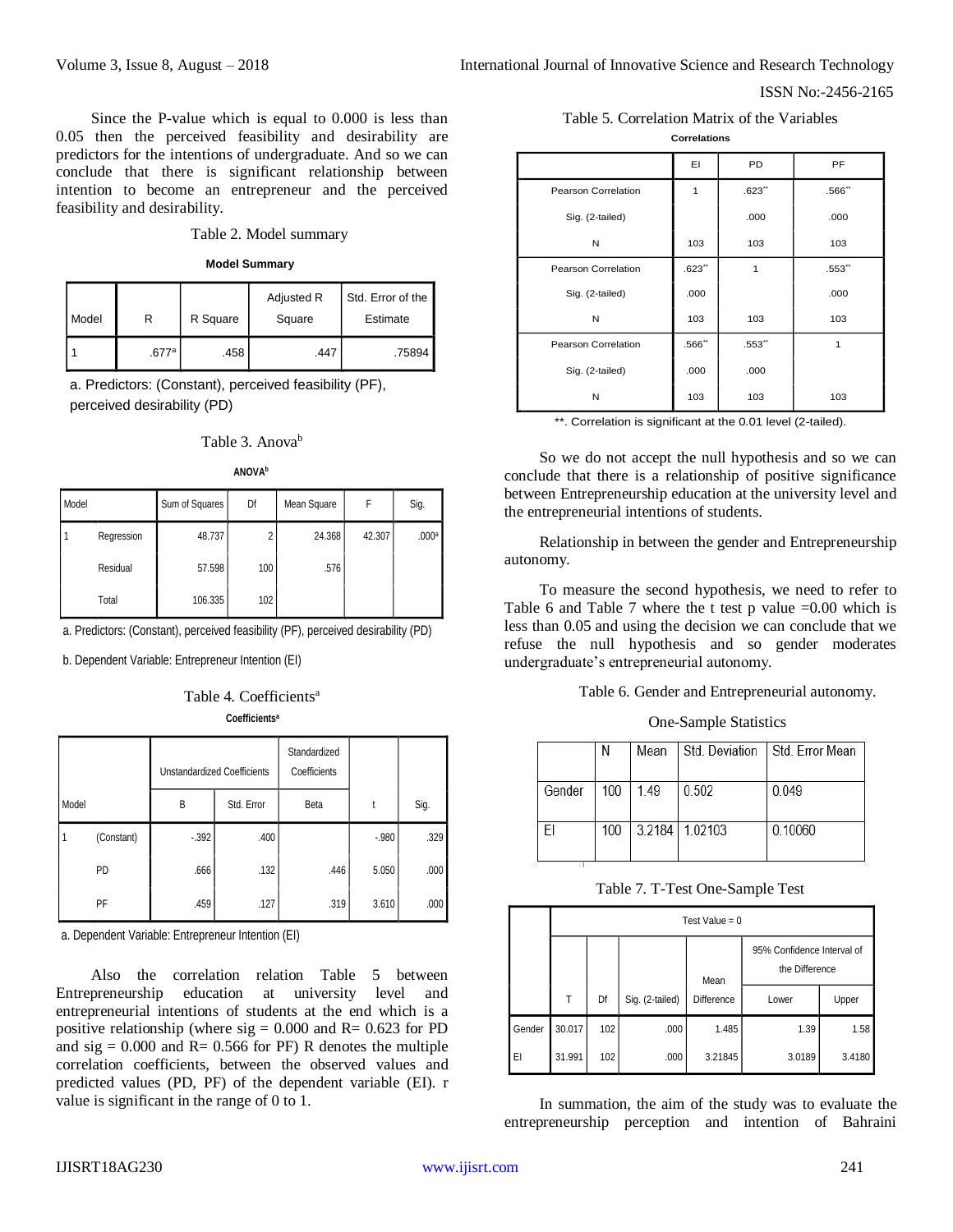ISSN No:-2456-2165

undergraduates and to find out either they are ready or do they have the intention to pursue a new venture and so these results suggests that there are several factors that impact the entrepreneurial intention such as gender, desirability and perception of feasibility.

## **X. CONCLUSION AND RECOMMENDATIONS**

## *A. Introduction*

This chapter summarizes the findings of the research and suggests some future recommendations to utilize and enhance the understanding of students' perception of enterprises and entrepreneurship in Bahrain to be aligned with the overall business objectives.

#### *B. Summary of Findings*

Taking the Intention variable that was measured by taking the mean for Q1 and Q2, the majority of participants perceived themselves that they have the planning to own a business in the coming days and they have the ambition to be an entrepreneur ( $Mean = 3.21$ ) with (mean = 3.29 and mean = 3.15 ).

There are three questions measuring luck and how the undergraduates perceived that an entrepreneur is having their success depending on luck. It is found that the majority of the participants are perceiving luck as the key element of success for the enterprises (Mean  $= 3.71$ ), while the participants as well have perceived that an entrepreneur may have faced several failures before being successful (Mean= 3.00). Also, participants perceived that to succeed in a venture, you need to have enough money to start (Mean= 3.74).

Furthermore, to measure the perception of the undergraduates of the image of the entrepreneur and how they are perceiving the entrepreneur, several questions were asked and the majority of them think that there are standard characteristics and profile that they should fit into in order to become and entrepreneur (Mean  $= 3.02$ ) they have perceived the entrepreneur as a team player (Mean  $=4.10$ ), inventor (Mean=3.33), leader (Mean= 4.42), intelligent (Mean= 4.10). However, not all of the participants believe that an entrepreneur should be male (Mean=2.50). Moreover, the majority of the participants believe that an entrepreneur is interested mostly in money (Mean  $= 3.63$ ). A mean (2.59) held the perception that entrepreneurs who failed when they were starting their own business are not entrepreneurs, meaning that the majority of subjects are disagreeing with this point of view. The majority of the surveyed undergraduates (Mean  $= 2.90$ ) is not agreeing that entrepreneur cannot be taught or learn to be creative and being initiative.

The students believe that entrepreneurship is enhancing and improving the country welfare (Mean =3.70).

University students in Bahrain think that a specific education is required to be an entrepreneur (Mean =3.54). And they do not think that higher level of education would help them to be so (Mean  $=2.90$ ). In addition, they have knowledge about the institutes available that can educate them more about

entrepreneurship (Mean =2.93).

Students in Bahrain have in general a positive perception of lifestyles that will be accompanied with entrepreneurship. An average of 3.83 think that they will enjoy the lifestyle provided by being an entrepreneur. And an average of 3.98 agree that entrepreneurship will enhance their lifestyle after retirement. Mean of 3.99 of the participants believe that entrepreneurship increases their wealth while mean of 3.50 think that a positive effect to their current lifestyle will exist.

Some questions were compiled and taken their mean to come up with the variable of the perceived desirability which was measuring the undergraduates' perception of how they are desiring to be entrepreneurs. It is found that the majority of them perceived a moderate desire (Mean  $=3.2$ ) where they have heard positive things and good things about entrepreneurs (Mean=3.83) and they perceived entrepreneurs as successful people (Mean=3.57). Most of the participants are willing to put the time they will take to be an entrepreneur (Mean=3.16). Also they have the knowledge about who can help them to start their own business (Mean=3.17). Not all of them agree to work for well-established organizations (Mean= 2.98).

Measuring the feasibility, the questionnaire has shown that the participants have moderate feasibility perception (Mean  $= 3.1$ ) where they were not thinking that becoming entrepreneurs is easy (Mean=2.87). And (Mean=3.27) who would be comfortable to run their business (Mean =3.95) also think that there are a lot of risk in starting and running their own business. However, there are an average of (Mean  $=2.59$ ) from the participants who do not know they could get money to start their own business measuring that most of them understand where they can get money to start their business from.

# **XI. CONCLUSION**

The aim of this study was to evaluate the level of Entrepreneurship Education at University and Entrepreneurial Intentions of students of Bahraini undergraduates and to find out whether they are ready to face the reality and to be influential in the Bahraini society. It can be summarized and concluded that most of undergraduates have a moderate level of intention to become entrepreneurs.

University students in Kingdom of Bahrain believe that entrepreneurship can improve and impact their lifestyle positively. Furthermore, undergraduates believe that entrepreneurship is important to make benefits for their country and they agree that to be an entrepreneur, there are standard profile they should fit into. In their mind, an entrepreneur is an individual who is leader, intelligent, innovator and a creative. They also believe that the success in pursuing a new venture depends on luck. University students in Bahrain think that a specific education is required to be an entrepreneur although they do not think that higher level of education would help them to be so. In addition, they have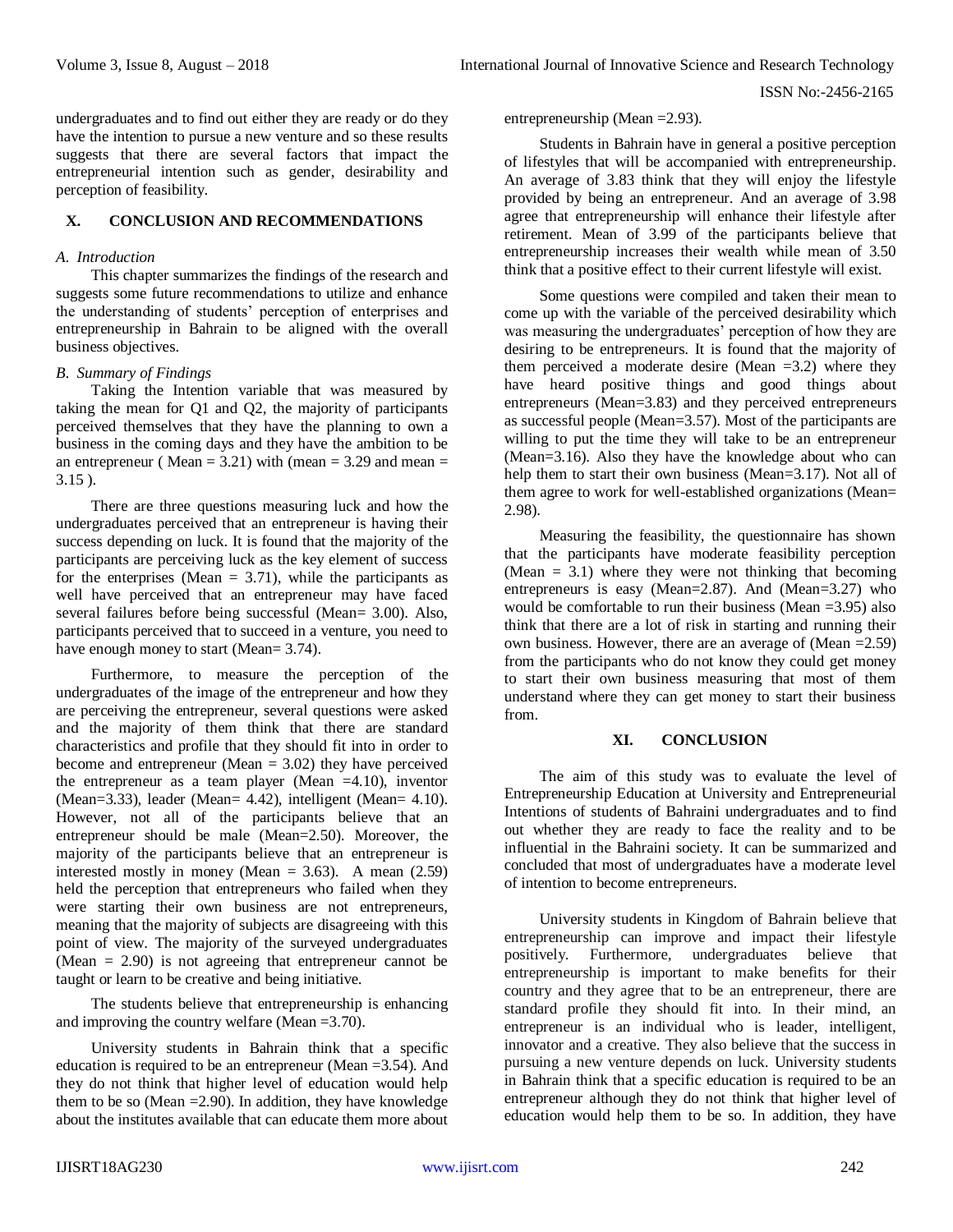ISSN No:-2456-2165

moderate knowledge about the institutes available with the ability to educate them more about entrepreneurship.

The analysis has shown that gender moderates the level of entrepreneurial intention and also there is a significance relationship between the entrepreneurial intention and the perceived desirability and perceived feasibility together.

# **XII. RECOMMENDATIONS**

Entrepreneurship is very important for the growth of the economy. It is recommended that much research to be done especially in the ecosystem of the entrepreneurship as a whole and not only in one aspect. In fact, the Kingdom of Bahrain is focusing on entrepreneurship and there is a need of diversification.

Therefore, programs on entrepreneurship and entrepreneurial training should be taken into considerations and that entrepreneurship education should be introduced in the universities curriculum in order to improve and increase the entrepreneurial intention and so to accelerate the economic growth in Bahrain. Awareness programs have to be established enabling the public to understand and attain the required knowledge about it.

#### **XIII. AREA FOR FUTURE RESEARCH**

The Kingdom of Bahrain is continually trying to boost its GDP and to solve issues such as reducing the unemployment rate by creating jobs and reviving the local market through entrepreneurship.

As improving living standards for all Bahrainis is the most important intervening goal of the Economic Vision 2030, it becomes crucial to seek for other income resources and move from being an economy dependent on oil wealth to an economy that is able to be a global competitor. Since the private sector is the key element of the economy growth, the government shall assume the responsibility to work hand-inhand with the private sector to raise the living standards by increasing productivity and high-wage jobs thus to accomplish this aim and to achieve the Economic Vision 2030. Therefore, the level of awareness of the support provided by the government can be studied. Measuring the gratitude towards these kind of activates and incentives provided by the government would 0be additional research areas to be understood and have benefits from them.

# **REFERENCES**

- [1]. Almossawi, M. (2005). Starting and sustaining small enterprises in the Kingdom of Bahrain: investors' needs, available incentives, and obstacles. WREMSD, 1(2), p.169.
- [2]. Alpkan, Lütfihak, Bulut, Çağrı, Gunday, Gürhan, Ulusoy, Gündüz and Kilic, Kemal (2010). "Organizational Support For Intrapreneurship and Its Interaction With

Human Capital to Enhance Innovative Performance", Management Decision. 48(5): 732-755.

- [3]. Arogundade B.B (2011). Entrepreneurship education: An imperative first sustainable development in Nigeria. Journal of Emerging Trends in Educational Research and POLICY studies (JETERAPS), 2(1) available at: [https://msjlib.wordpress.com/2011/09/10/entrepreneurshi](https://msjlib.wordpress.com/2011/09/10/entrepreneurship-education/) [p-education/.](https://msjlib.wordpress.com/2011/09/10/entrepreneurship-education/)
- [4]. Bjerk, B. &Hultman, C. M. (200) Entrepreneurial marketing the growth of small firm in the new economic era Cheltonham UK Edward Elgar available at: [http://jetems.scholarlinkresearch.com/articles/The%20hist](http://jetems.scholarlinkresearch.com/articles/The%20historical%20Background.pdf) [orical%20Background.pdf.](http://jetems.scholarlinkresearch.com/articles/The%20historical%20Background.pdf)
- [5]. China Ministry of Education. A List of Members of the Ministry of Education Advisory Committee for Entrepreneurship Education in Higher Education Institutions; Ministry of Education: Beijing, China, 2010; (in Chinese).
- [6]. Coulter, M. (2001), Entreprneurship in Action, Prentice-Hall, Upper Saddle River, NJ.
- [7]. Daily NewsEgypt 2011, (2011). Bahrain: Encouraging entrepreneurship.
- [8]. Dominguez-Pacheco, A. (2012). Profile of the most successful entrepreneurs in Sinaloa State. Doctor of Management. University of Phoenix.
- [9]. EROĞLU, O. (2011). Entrepreneurship, National Culture and Turkey. International Journal of Business and Social Science, 2(16), pp.146-151.
- [10]. European Commission (2015). Entrepreneurship education. Available **Available** at:http://ec.europa.eu/growth/smes/promotingentrepreneur ship/support/education/index\_en.htm.ILO (2011)Know About Business – KAB. Available at:http://www.ilo.org/wcmsp5/groups/public/@ed\_emp/d ocuments/publication/wcms\_159163.pdf.
- [11]. Garavan, Thomas N., and O'Cinneide, Barra, Entrepreneurship Education and Training Programmes: A Review and Evaluation - Part 1, Journal of European Industrial Training, Vol. 18 No. 8, 1994, pp. 3-12. (http://www.entrepreneur.dk/entrprnship.htm).
- [12]. Global Entrepreneurship Monitor GEM.(2013). Empreendedorismo no Brasil. (Relatório de Pesquisa). [Entrepreneurship in Brazil. (Research Report).]. Curitiba: InstitutoBrasileiro de Qualidade e Produtividade.
- [13]. [http://shodhganga.inflibnet.ac.in/bitstream/10603/648](http://shodhganga.inflibnet.ac.in/bitstream/10603/64899/8/08_chapter%201.pdf) [99/8/08\\_chapter%201.pdf.](http://shodhganga.inflibnet.ac.in/bitstream/10603/64899/8/08_chapter%201.pdf)
- [14]. Henry, C., Hill, F. & Leitch, C. 2003. Entrepreneurship education and training. Aldershot: Ashgate Publishing.
- [15]. [http://smallbusiness.chron.com/definition](http://smallbusiness.chron.com/definition-entrepreneurial-organization-19019.html)[entrepreneurial-organization-19019.html.](http://smallbusiness.chron.com/definition-entrepreneurial-organization-19019.html)
- [16]. [https://www.forbes.com/sites/jimblasingame/2014/12](https://www.forbes.com/sites/jimblasingame/2014/12/05/what-entrepreneurial-desire-do-you-possess/#234537dd2f96) [/05/what-entrepreneurial-desire-do-you](https://www.forbes.com/sites/jimblasingame/2014/12/05/what-entrepreneurial-desire-do-you-possess/#234537dd2f96)[possess/#234537dd2f96.](https://www.forbes.com/sites/jimblasingame/2014/12/05/what-entrepreneurial-desire-do-you-possess/#234537dd2f96)